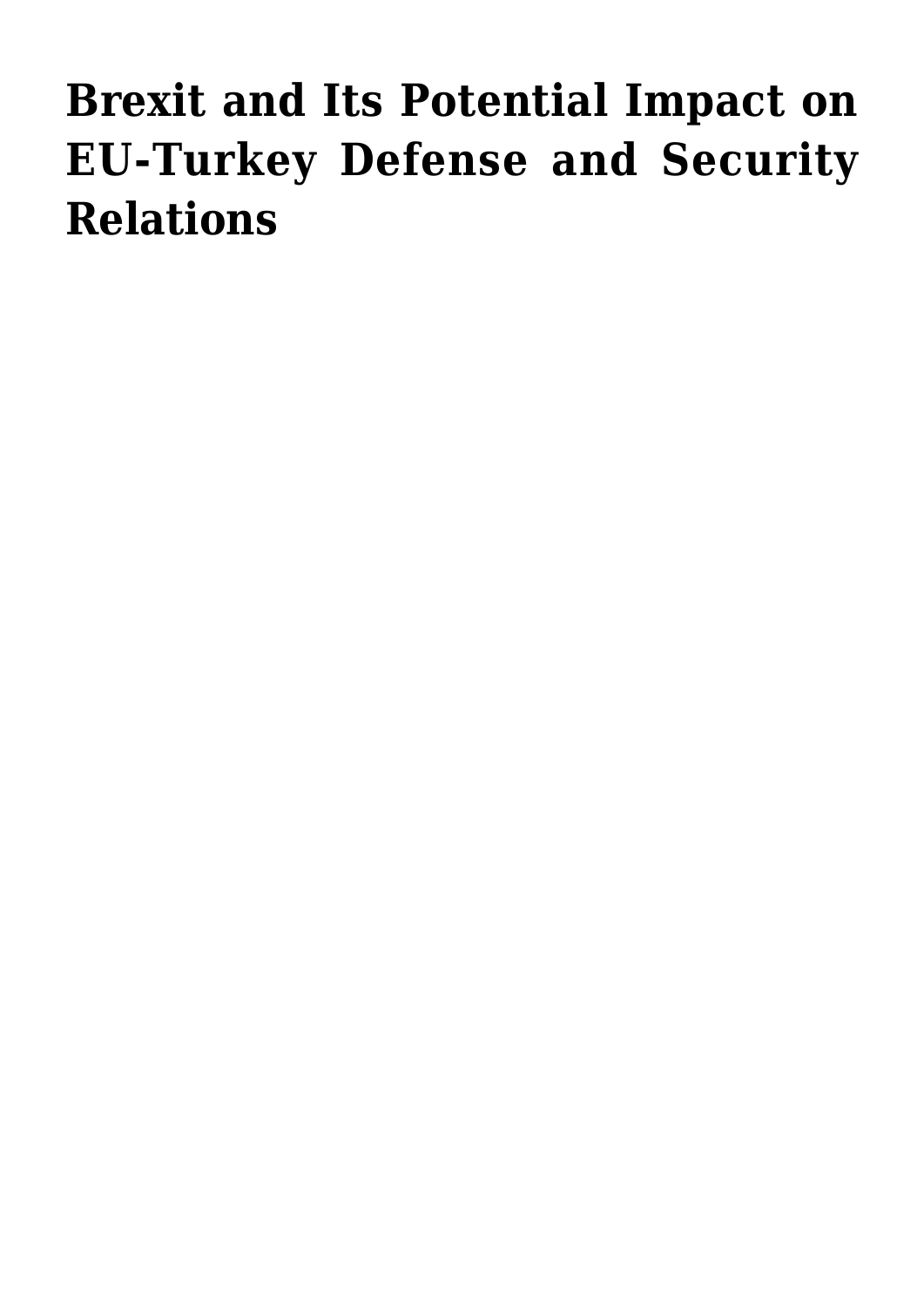

Turkey has been a partner of European countries for decades in Western security structures, thanks to its geopolitical position, military capabilities, and membership of NATO. Nevertheless, there were at times tense periods between Turkey and some of the European countries due to clashes of interests. More recently, rising tensions in the Aegean Sea and the Eastern Mediterranean over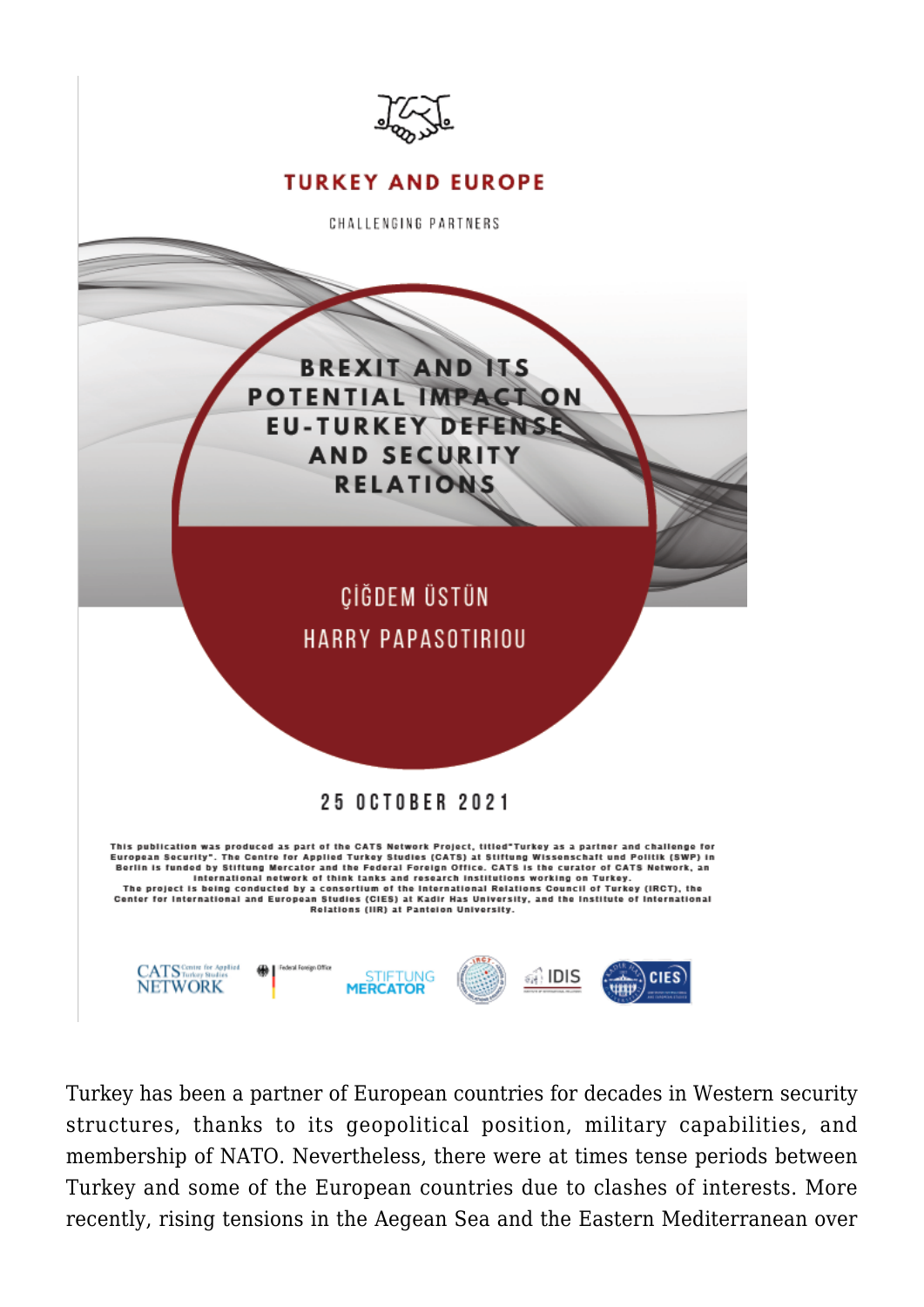the continental shelf and exclusive economic zones have challenged the development of a positive agenda for cooperation. Turkey's military capabilities and potential to act as a gatekeeper in connection with migratory waves toward Europe from the Middle East and the east in general are some of the more prominent assets in the current EU-Turkey cooperation efforts. After the UK's exit from the Union, Turkey's military capabilities are once again perceived as beneficial to strengthen the EU's security and defense policies. These characteristics of Turkey will no doubt continue to shape the relations between Turkey and Europe in the security and defense realms in the coming years.

## [To read full report please clickİndir](https://www.uikpanorama.com/wp-content/uploads/2021/11/CATS-Brexit-and-its-Potential-Impact-on-EU-Turkey-Defense-and-Security-Relations_08.11.pdf)



## **Çiğdem Üstün, Assoc. Dr., Nisantasi University**

Çiğdem Üstün, graduated from Political Science and Public Administration Department at Bilkent University with honors and completed her MA Degree at European Studies and International Relations Department in University of East Anglia, UK with distinction. She holds a PhD in European Studies from the University of Limerick, Ireland on Comparison of EU and Turkish Security Cultures. Her PhD thesis was published in 2010 by I.B. Tauris. She got her associate professorship in 2014 on EU Studies. Her research interests are transatlantic relations, European integration, security and foreign policies, enlargement, EU-Turkey relations and neighborhood policies. She joined the EDAM team as Director and she is working as a faculty member in the Economic,